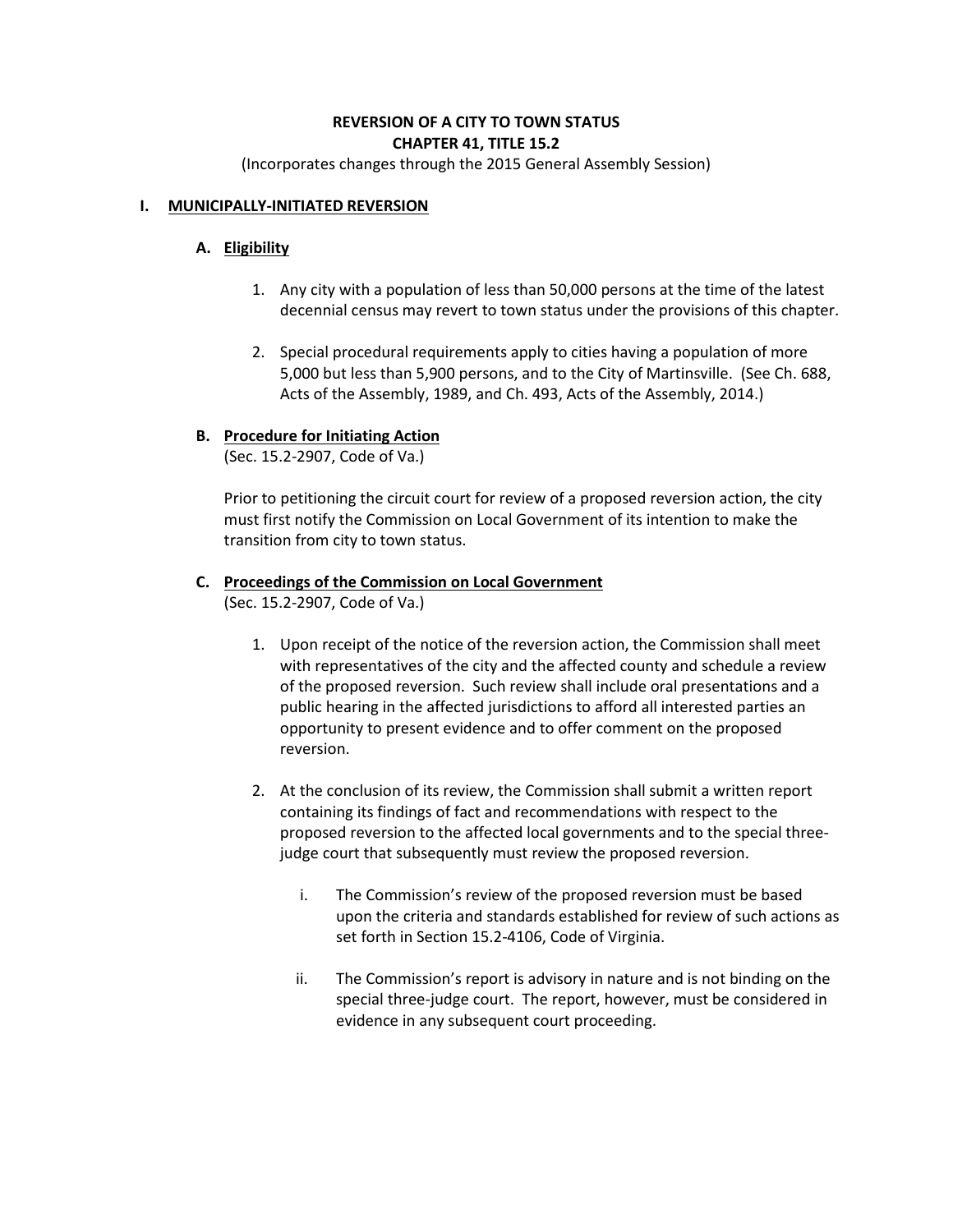### **D. Action by the City Governing Body**

(Secs. 15.2-4101 and 15.2-4102, Code of Va.)

- 1. Following the completion of the Commission's review, the city may, if it opts to pursue the proposed reversion, petition the circuit court of the city by ordinance for an order granting the municipality town status.
- 2. The city must also serve the appropriate county officials with notice of its intended action, including a copy of the reversion ordinance, and it must publish the notice and ordinance as required by Section 15.2-4101, Code of Virginia
- 3. Upon receipt of the petition from the city, the local circuit court judge will request the Virginia Supreme Court to convene a special three-judge panel pursuant to Chapter 30, Title 15.2, Code of Virginia.

#### **E. Proceedings of the Special Court**

(Secs. 15.2-4106 and 15.2-4111, Code of Va.)

- 1. In order for the special three-judge court to approve the proposed reversion it must determine that:
	- i. The city has a current population of less than 50,000 persons;
	- ii. The proposed transition of the city to town status will not substantially impair the ability of the affected county to meet the service needs of its population;
	- iii. The proposed transition of the city to town status will not result in an inequitable sharing of the resources and liabilities of the town and the affected county;
	- iv. The proposed transition of the city to town status is, "in the balance of equities," in the best interest of the city, the affected county, the Commonwealth and the people of the county and the city; and
	- v. The proposed transition of the city to town status is in the best interest of the State in promoting strong and viable units of local government.
- 2. If the court finds that the criteria for reversion have been satisfied, an order will be entered granting the petition for town status.
- 3. Every order granting town status shall specify the effective date of the transition from city to town status.

The effective date of transition shall be no sooner than six months from the date of the court order granting town status.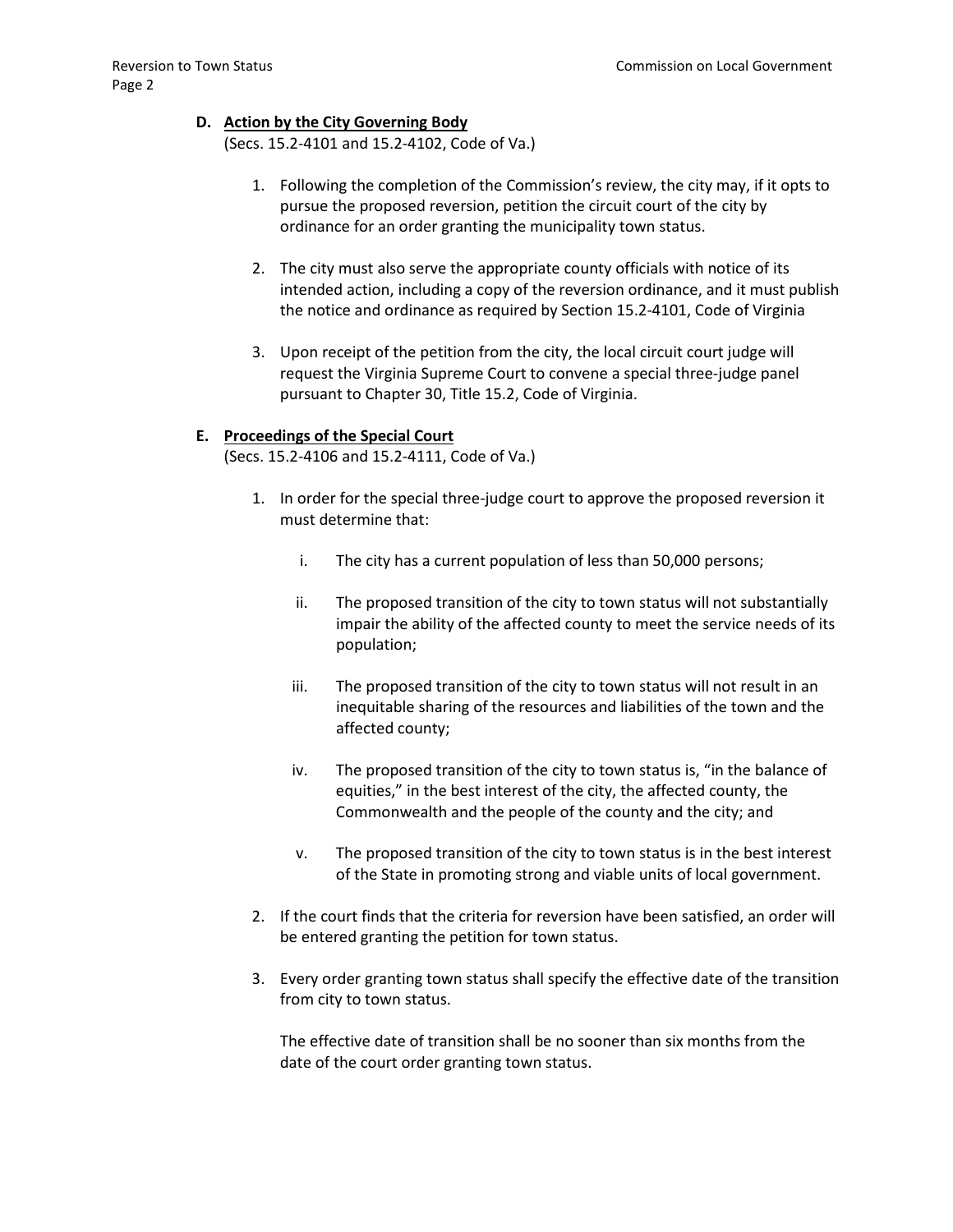### **F. Powers of the Special Court**

(Sec. 15.2-4106, Code of Va.)

In order to prevent any substantial inequities or any significant impairment of the ability of the county to meet the service needs of its residents, the special three-judge court has the authority to impose terms and conditions to:

- 1. Ensure an orderly transition form city status to town status;
- 2. Make adjustments for any financial inequities which would otherwise result from the transition of the city to town status;
- 3. Balance the equities between the affected jurisdictions; and
- 4. Ensure the protection of the best interests of the city, the affected county, the Commonwealth and the people of the county and the city.

#### **G. Enforcement of Court Order**

(Sec. 15.2-4120, Code of Va.)

The special three-judge court remains in existence for 10 years from the effective date of the transition order to effect compliance with the terms and conditions set forth therein.

- 1. The court may be reconvened at any time on its own motion, on the motion of the governing body of the county, the governing body of the town, or on petition of 15% of the voters of the town to enforce performance on the terms and conditions of the transition order.
- 2. The court is granted the authority to enforce the terms and conditions of its order by appropriate process.

#### **H. Declining to Accept Town Status**

(Sec. 15.2-4109, Code of Va.)

The governing body of a city may decline to accept town status on the terms and conditions imposed by the court. The ordinance or resolution declining town status must be adopted within certain statutorily prescribed time periods.

### **I. Limitations on Subsequent Reversion Actions** (Sec. 15.2-4110, Code of Va.)

If the special three-judge court finds that the city is ineligible for transition to town status or the city governing body declines to accept town status on the terms and conditions imposed by that court, a city must wait five years before filing a subsequent petition requesting reversion to town status.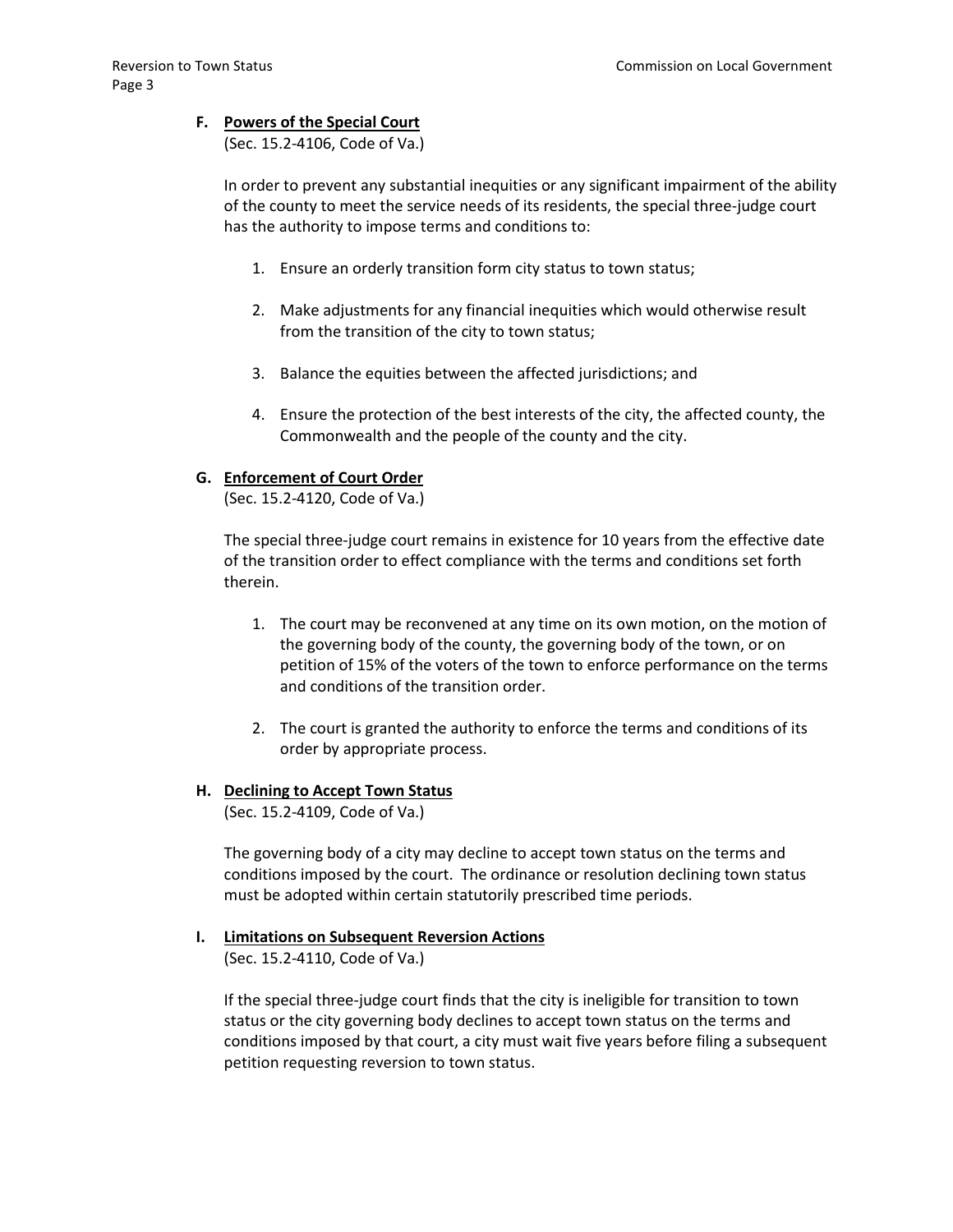### **J. Limitations on Subsequent Annexation Actions**

(Sec. 15.2-4117, Code of Va.)

A city which reverts to town status cannot institute contested annexation actions for a period of two years following the effective date of transition. The two-year moratorium against such contested annexations would not apply to boundary changes which are components of interlocal agreements.

# **K. Limitations on Transition to City Status**

(Sec. 15.2-4113, Code of Va.)

A city which reverts to town status cannot return to its previous independent status.

# **L. Town Charter**

(Sec. 15.2-4112, Code of Va.)

If the General Assembly has not granted a new charter for the town prior to the effective date of transition, the special three-judge court shall enter an order conforming the charter of the former city to a town charter.

The charter entered by the court shall remain in effect until a new charter for the town is granted by the General Assembly.

# **M. Effect of Reversion to Town Status**

1. Disposition of Assets and Liabilities (Sec. 15.2-4114, Code of Va.)

> Unless provided by agreement between the former city and the affected county or by the order entered by the special three-judge court, the town remains liable for the indebtedness, obligations, and liabilities of the former city, and all property and contractual rights of the former city shall vest in and become property of the town.

- 2. Ordinances and Pending Legal Proceedings (Sec. 15.2-4115, Code of Va.)
	- i. All ordinances of the former city shall become ordinances of the town insofar as they are applicable and consistent with statute.
	- ii. Any judicial proceedings pending against the former city at the time of the transition to town status may be perfected to judgment against the town.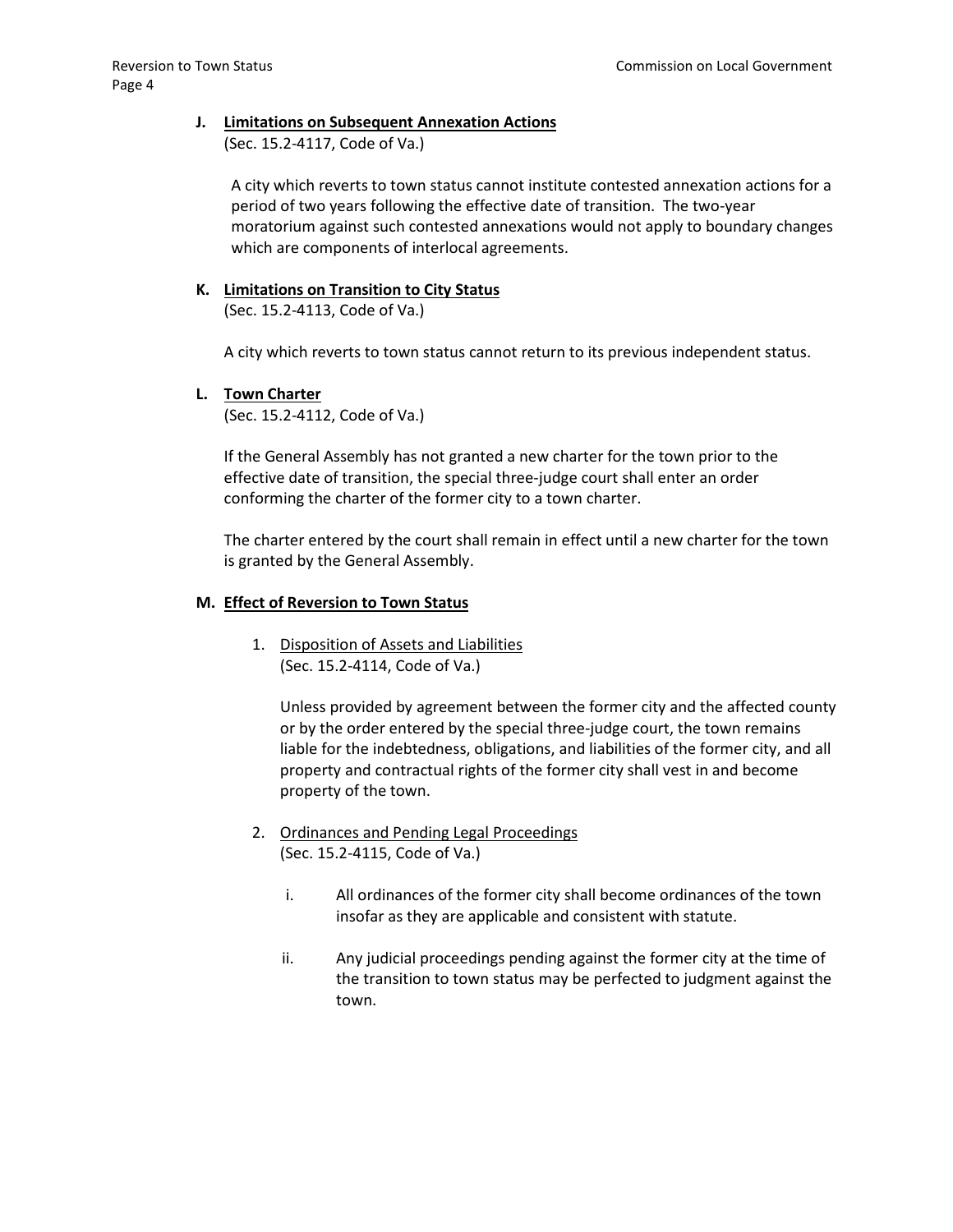# 3. Constitutional Officers

(Sec. 15.2-4115, Code of Va. ., and Ch. 665, 2015 Acts of Assembly Item 73(L))

- i. The offices of the constitutional officers and their deputies and employees of the former city shall terminate upon the effective date of transition of the city to town status.
- ii. In the event of the transition of a city to town status, the Compensation Board is required to allocate any positions in the constitutional offices of the former city to the constitutional officers of the county in which the town is situated without regard to the Board's priority of need ranking for reallocated positions.
- 4. General State Aid "Hold Harmless" Provision (Sec. 15.2-1302, Code of Va., and Ch. 665, 2015 Acts of Assembly Item 4-1.03 (c)(8))
	- i. Under general law provisions, for a fifteen-year period following a consolidation of constitutional officers and school divisions and local school boards, no State funds which are distributed to localities for any "governmental program or function" shall be reduced as a consequence of the consolidation below the aggregate amount which the consolidating local governments would have received had no consolidation occurred. The term "consolidation" is defined to include the reversion of a city to town status.
	- ii. The Director of the Department of Planning & Budget is authorized to transfer appropriations between state agencies as necessary in the event of the transition of a city to town status.
- 5. Educational Assistance

(Sec. 22.1-25, Code of Va., and Ch. 665, 2015 Acts of Assembly Items 107 & 136  $(A)(4)(c)$ 

*In 2015, the General Assembly eliminated the incentive funding formula that provided additional funding to school divisions who have consolidated. The legislature at that time also directed the Commission on Local Government to recommend to the legislature an appropriate process and calculation for future incentives. This study is to be completed by December 2015.*

6. State Aid to Libraries

(Sec. 15.2-4116, Code of Va.)

If the former city participated in a regional library system with the adjoining county or continues to operate an independent library following reversion, the State will continue to fund the independent town library or former regional library as if no transition had occurred, in perpetuity.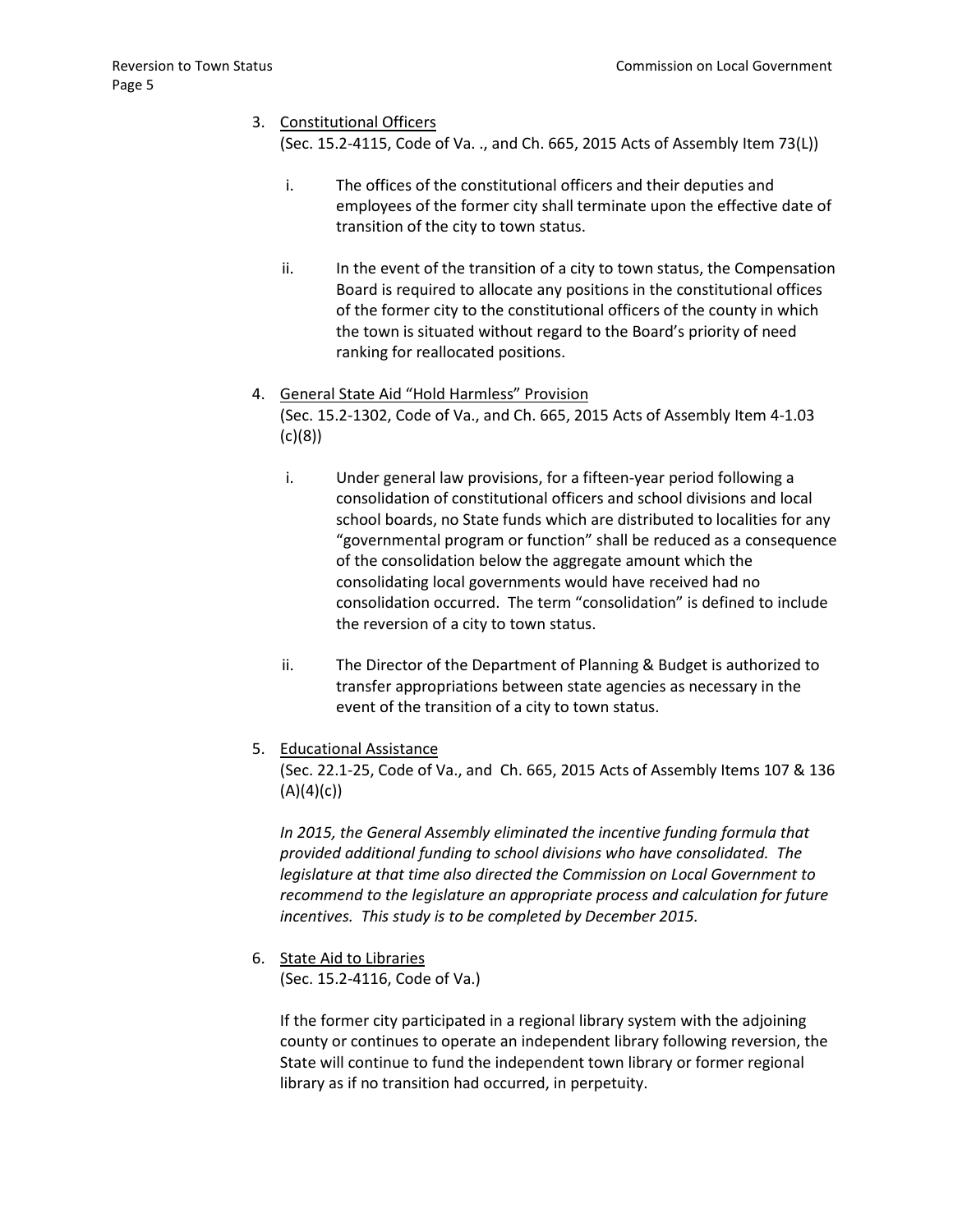### **N. Town Officers and Employees**

(Sec. 15.2-4115, Code of Va.)

- 1. All officers and employees of the former city shall continue to serve the town following the effective date of transition until terminated as provided by law or until their successors are appointed.
- 2. Members of the governing body of the former city shall remain in office following the effective date of transition to town status until their successors are elected.

The special three-judge court shall order a special election in accordance with Section 24.2-682, Code of Virginia at least 30 days before the effective date of transition to elect members of the town governing body.

#### **II. CITIZEN-INITIATED REVERSION**

#### **A. Eligibility**

The voters of any city with a population of less than 50,000 persons at the time of the latest U. S. Census may petition the circuit court for the reversion of such city to town status.

#### **B. Procedure for Initiating Action**

(Sec. 15.2-4102, Code of Va.)

- 1. Citizen petitions requesting the reversion of a city to town status must contain the signatures of 15% of the qualified voters of the city.
- 2. All signatures on the petitions must have been collected within a 12-month period.
- 3. The petition must be served on the governing body of the affected city and county and published as required by Section 15.2-4102, Code of Virginia.

# **C. Review of Voter-Initiated Reversions**

(Sec. 15.2-4102, Code of Va.)

Voter-initiated reversions are subject to the same review by the Commission on Local Government and the special three-judge court as prescribed for city-initiated reversion petitions under the terms of Section 15.2-2907, Code of Virginia.